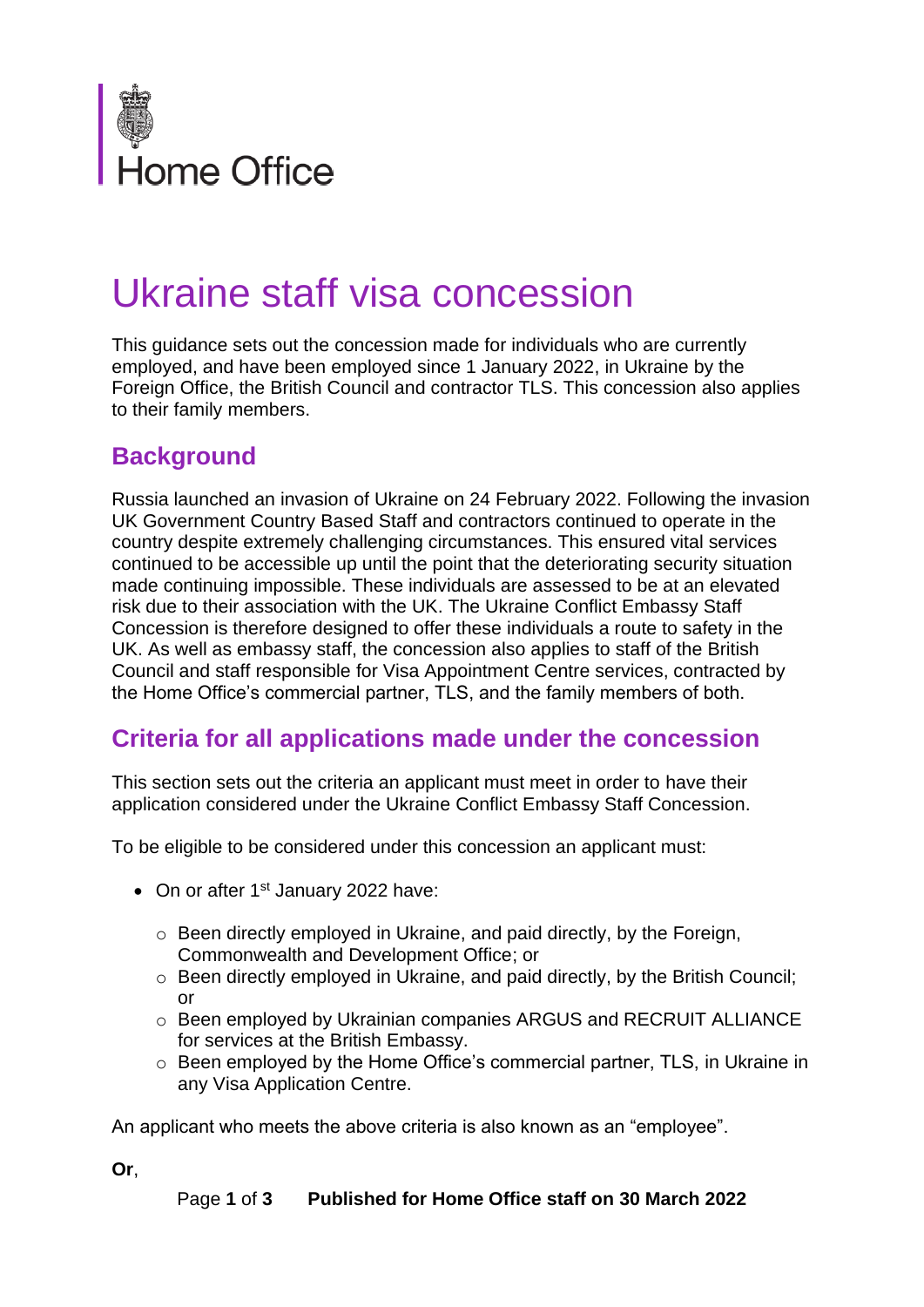An applicant must be a family member of an employee.

- A family member of an employee defined as: an immediate family member; an extended family member; or an immediate family member of an extended family member.
- An immediate family member is an employee's:
	- o spouse or civil partner
	- $\circ$  unmarried partner (they must have been living with the applicant in a relationship for at least two years)
	- $\circ$  child aged under 18 of the employee or their partner
	- $\circ$  fiancé(e) or proposed civil partner
- An extended family member is the employee's:
	- o parent (means the employee's biological, adopted or stepparents)
	- $\circ$  child who is over 18
	- o grandparent (means the employee's biological or adopted grandparent)
	- $\circ$  grandchild or the employee's partner's grandchild (means the biological, adopted or step grandchild of the employee or the employee's partner).
	- o brother or sister (means the employee's biological, adopted or stepbrothers and stepsisters)
	- o cousin (means the biological, adopted or stepchild of the employee's aunt or uncle)
	- o aunt or uncle (means the employee's biological and step aunt/uncle)
	- o nieces or nephews (means the biological, adopted or stepchildren of the employee's brother or sister)
	- o mother-in-law or father-in-law (means the biological, adopted or stepparents of the employee's partner)
	- o brother-in-law or sister-in-law (means the biological, adopted or step siblings of the employee's partner)
	- o grandparents-in-law (means the biological, adopted or step siblings of the employee's grandparents)
- An immediate family member of an extended family is the:
	- o spouse, civil partner or partner of an extended family member
	- o child under 18 of an extended family member
	- $\circ$  parent of a child under 18 who is an extended family member
	- o fiancé(e) or proposed civil partner of an extended family member

If the family member is the employee's (or an extended family member's) spouse, civil partner, fiancé(e) or proposed civil partner the relationship must have started before 1 January 2022.

Other family members may be considered on an exceptional basis.

Where an application meets all of the above criteria a caseworker may proceed to consider it under this concession. All applications will be considered on a case-bycase basis, taking into account all of the circumstances. The caseworker will have regard to Part 9: grounds for refusal of the Immigration Rules when considering cases under this concession.